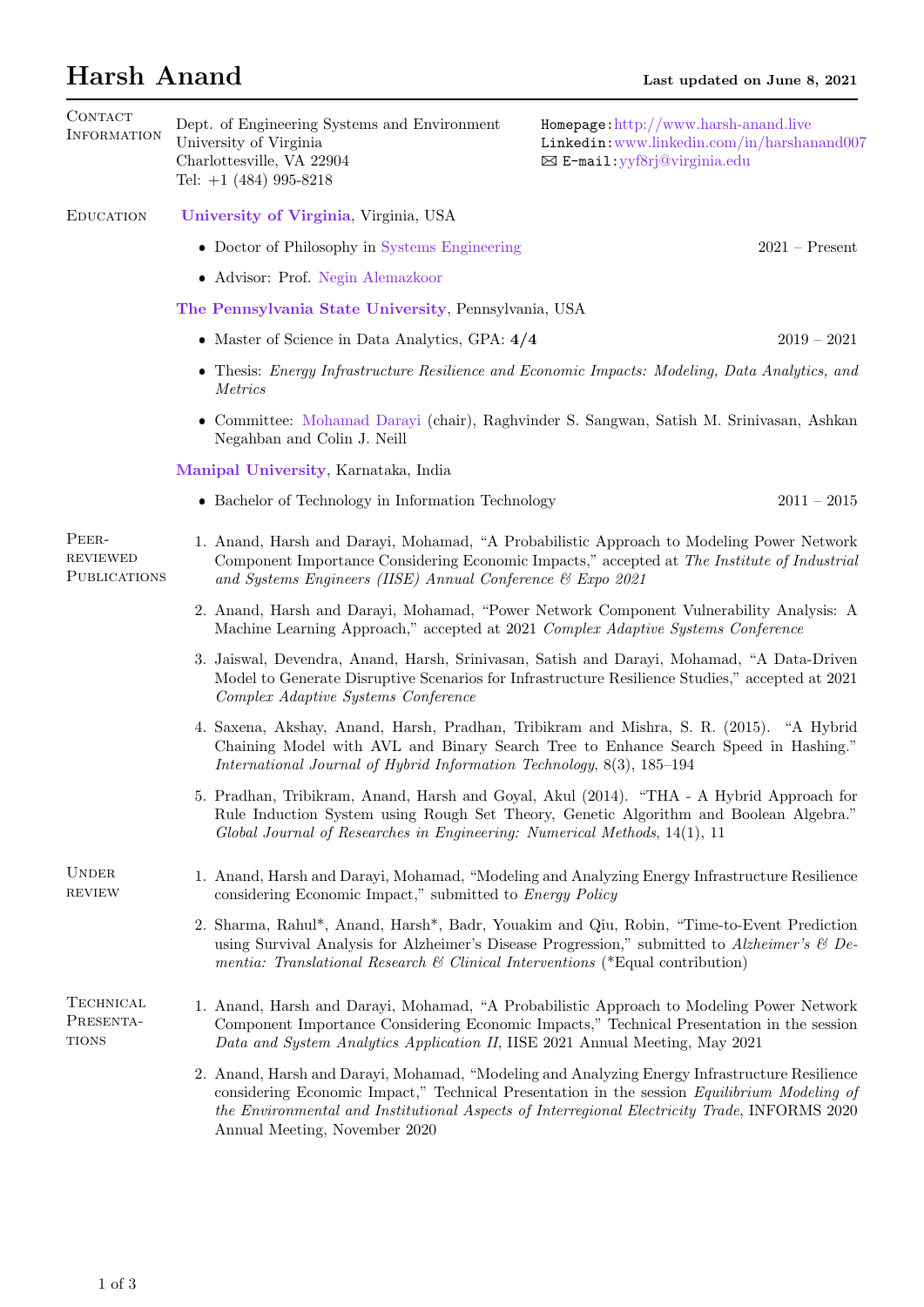| POSTER PRE-<br><b>SENTATIONS</b> | 1. Anand, Harsh and Darayi, Mohamad (2021). "Modeling and Analyzing Energy Infrastructure<br>Resilience considering Economic Impact," IISE QCRE/DAIS Best Student Poster Session                                                                                                     |                       |  |  |  |  |
|----------------------------------|--------------------------------------------------------------------------------------------------------------------------------------------------------------------------------------------------------------------------------------------------------------------------------------|-----------------------|--|--|--|--|
|                                  | 2. Anand, Harsh, Sharma, Rahul and Mungee, Atharva (2020). "Projecting Patterns with Causal<br>Influences in a Dynamic Ecosystem for Retail Sales Forecasting," Penn State Poster Competition,<br>Malvern, PA                                                                        |                       |  |  |  |  |
|                                  | 3. Mani, Alakesh, Anand, Harsh and Venkat, Akula (2020). "A Qualitative Study of Multi-Channel<br>Marketing Campaigns using Market Mix Modeling," Penn State Poster Competition, Malvern,<br>PA                                                                                      |                       |  |  |  |  |
|                                  | 4. Anand, Harsh (2020). "Modeling and Analyzing Energy Infrastructure Resilience considering<br>Economic Impact," Penn State Poster Competition, Malvern, PA                                                                                                                         |                       |  |  |  |  |
| RESEARCH<br><b>EXPERIENCE</b>    | Research Assistant - University of Virginia, VA, USA                                                                                                                                                                                                                                 | $May'2021 - Present$  |  |  |  |  |
|                                  | Research Assistant - The Pennsylvania State University, PA, USA                                                                                                                                                                                                                      | Nov'2019 – May'2021   |  |  |  |  |
|                                  | Research Assistant – Dept. of Information Technology, MIT, Manipal, India                                                                                                                                                                                                            | $2013 - 2015$         |  |  |  |  |
|                                  | Research Intern – Indian Institute of Technology (IIT), Guwahati, India                                                                                                                                                                                                              | Summer 2013           |  |  |  |  |
| PROFESSIONAL                     | Data Science Intern - Swiss Re, New York, NY, USA                                                                                                                                                                                                                                    | $Jun'2020 - Aug'2020$ |  |  |  |  |
| <b>EXPERIENCE</b>                | Senior Data Scientist - Kearney, Mumbai, India                                                                                                                                                                                                                                       | $Jan'2017 - May'2021$ |  |  |  |  |
|                                  | Machine Learning Engineer - A.I. Research Lab, TCS, Kochi, India                                                                                                                                                                                                                     | $Aug'2015 - Nov'2016$ |  |  |  |  |
|                                  | Data Science Intern, Semantic Search - Data Weave Inc., Bangalore, India                                                                                                                                                                                                             | $Jan'2015 - Jun'2015$ |  |  |  |  |
| RESEARCH<br><b>INTEREST</b>      | • Methodological domains: machine learning, deep-learning, system modeling and simulation,<br>data-driven decision making, mathematical modeling and optimization                                                                                                                    |                       |  |  |  |  |
|                                  | • Application domains: energy systems, interdependent infrastructure systems, healthcare,<br>computational sustainability, freight transportation, logistics and supply chains management                                                                                            |                       |  |  |  |  |
| <b>TECHNICAL</b>                 | • Programming Languages: Python, R, SQL, Java                                                                                                                                                                                                                                        |                       |  |  |  |  |
| <b>SKILLS</b>                    | • Data Science: Data Mining, Predictive and Prescriptive Modeling, Quantitative Analysis, Para-<br>metric & Non-Parametric Statistical Modeling, Deep Learning, Time-series forecasting, Design<br>of Experiments, A/B Testing, ANOVA, Bootstrapping, Data Structures and Algorithms |                       |  |  |  |  |
|                                  | • Development: Spark (PySpark, Spark SQL), Hadoop, MapReduce, Graph DB, HBase, Neo4j,<br>$CI/CD$ Jenkins                                                                                                                                                                             |                       |  |  |  |  |
|                                  | • Project Management: Project Planning, Agile Development, Leadership, Problem Solving                                                                                                                                                                                               |                       |  |  |  |  |
|                                  | • Visualization/Others: Power BI, Tableau, Elastic Search, Excel (Advanced), AIIMS, Minitab,<br>KNIME, Alteryx, AWS, IBM Bluemix, Palantir Foundry                                                                                                                                   |                       |  |  |  |  |
| AWARDS AND                       | Outstanding Student Award in Data Analytics, Penn State University                                                                                                                                                                                                                   | 2021                  |  |  |  |  |
| <b>FELLOWSHIPS</b>               | Penn State Valedictorian, Class of 2021                                                                                                                                                                                                                                              | 2021                  |  |  |  |  |
|                                  | The Web Conference 2021 Student Scholarship<br>2021                                                                                                                                                                                                                                  |                       |  |  |  |  |
|                                  | Warren V. Musser Fellowship in Entrepreneurial Studies                                                                                                                                                                                                                               | $2020 - 2021$         |  |  |  |  |
|                                  | Penn State Chancellor's Scholarship (Merit Award)                                                                                                                                                                                                                                    |                       |  |  |  |  |
|                                  | AICTE Scholarship (Tuition Waiver), Manipal University                                                                                                                                                                                                                               | $2011 - 2015$         |  |  |  |  |
|                                  | COMPETITIONS Finalist - Mentor and Participant - 2021 Nittany AI Challenge                                                                                                                                                                                                           | Ongoing               |  |  |  |  |
|                                  | Third Place – Innovation Design Competition $@$ 2021 IISE                                                                                                                                                                                                                            | 2021                  |  |  |  |  |
|                                  | Best Student Pitch - Lion Cage: Annual competition for early-stage entrepreneurs                                                                                                                                                                                                     | 2021, 2020            |  |  |  |  |
|                                  | Winner – Freestyle O.R. Supreme Case Competition $@2020$ INFORMS                                                                                                                                                                                                                     | 2020                  |  |  |  |  |

Judge and moderator - [Smart India Hackathon](https://www.sih.gov.in/) - Sentiment Analysis of Code-Mixed Languages 2020